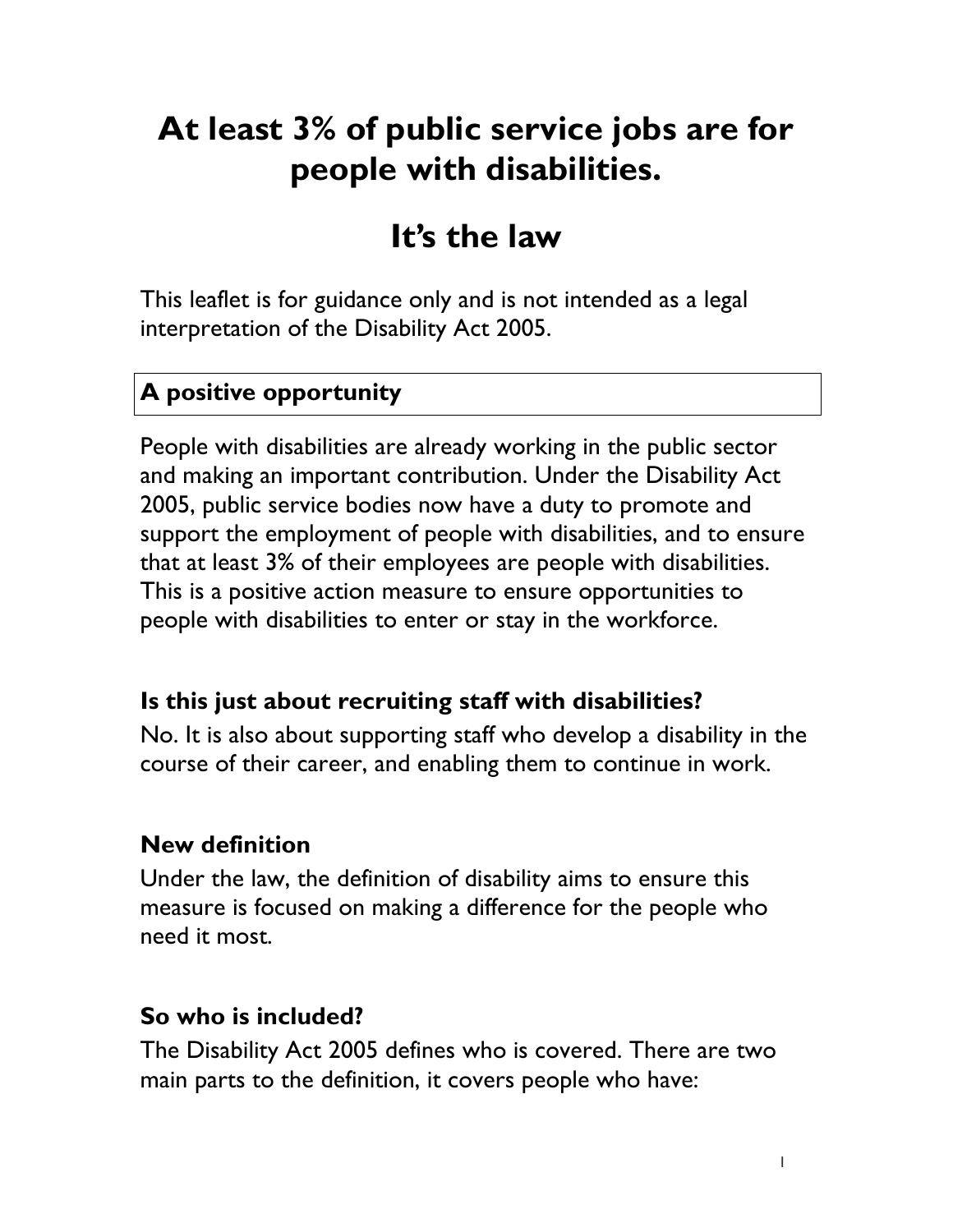1. an enduring physical, sensory, mental health or intellectual impairment

and

2. a substantial restriction in the capacity to hold a job, or participate in social or cultural life:

In other words, this is about jobs for people with long-term conditions of a serious kind, that may limit their chances of participation in the life of the wider community.

# **Which public service bodies?**

The target applies to Government departments, local authorities, the health service, commercial semi-state bodies like An Post and ESB, and state agencies like Solas. There are only a few exceptions – members of An Garda Síochána, the Defence Forces and prison officers.

# **Monitoring compliance**

In order to ensure that positive action in employing staff with a disability is part of general practice throughout the public service, there is a system to monitor compliance with these legal obligations, overseen by the National Disability Authority, who can make recommendations.

Every public body has to report to the Monitoring Committee in its parent Department by end-March every year on the number of people with disabilities employed, and on steps being taken to support staff with disabilities. Data is provided in an anonymous format so that no one is identifiable. The Monitoring Committee that includes staff, trade union and disability representatives reviews progress on achievement of the target by public bodies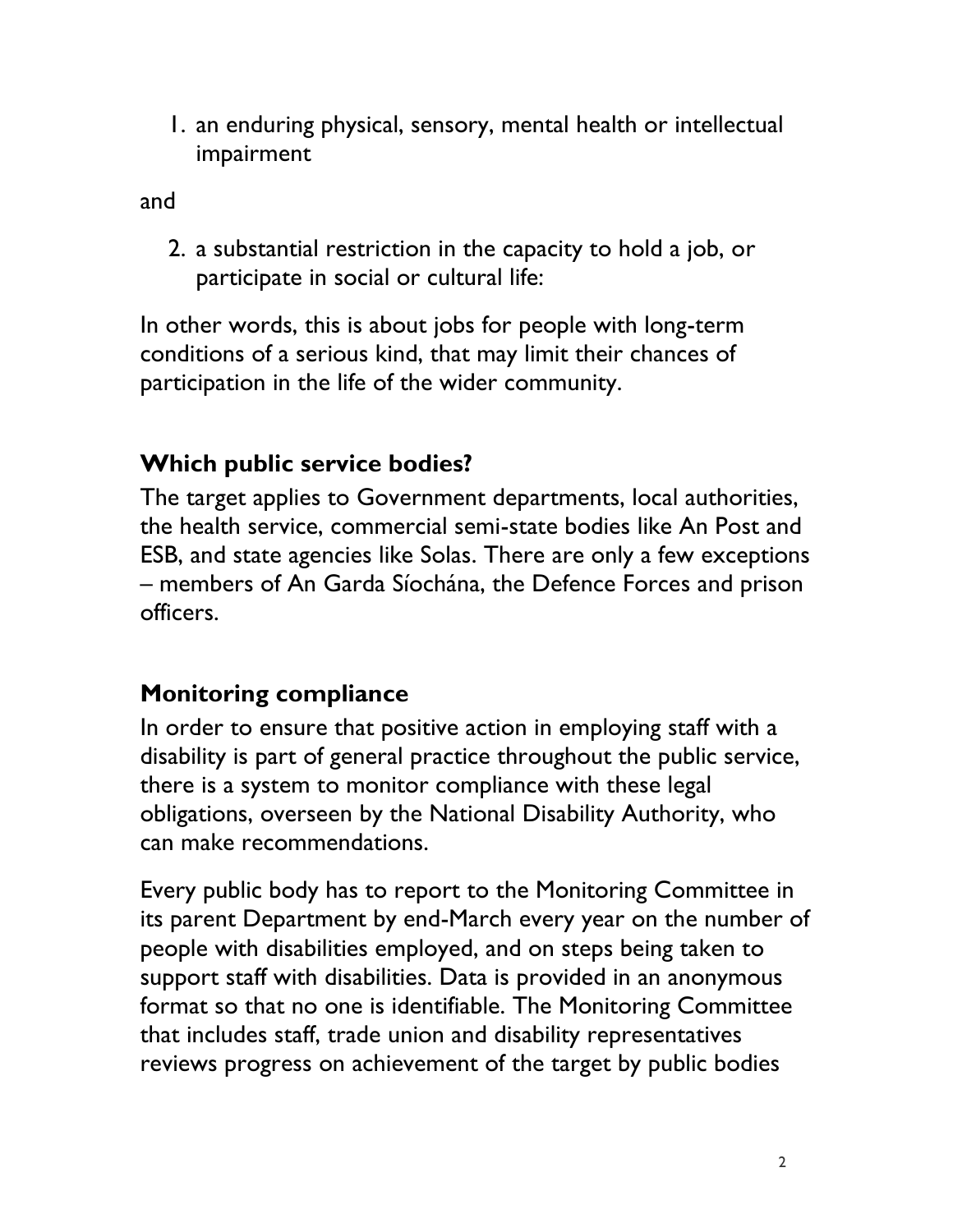who report to it. These committees report to their Minister and the National Disability Authority by end of June every year.

## **Overseen by the National Disability Authority**

The National Disability Authority (NDA) collates the information from each Department and reports to the Minister with responsibility for Disability and Mental Health. The NDA can recommend specific action be taken where a public sector body fails to meet its employment target for two years in a row.

## **Employers must send in figures on the number of staff with a disability**

Under the law, public service bodies are legally obliged to compile and submit statistics of how many staff with disabilities they employ, using the definition of disability in the Disability Act 2005. Collecting this information can also be an opportunity for organisations to check whether staff with disabilities are getting all the supports they need to do their jobs.

# **Timetable**

The statistics in relation to the previous year must be compiled and forwarded to the Monitoring Committee by end March.

## **How will data be collected?**

Your employer may ask you to fill in a form to say whether you come under the definition of disability set out in the Disability Act. This information will be kept for statistical purposes only

**For new staff** - When you start your job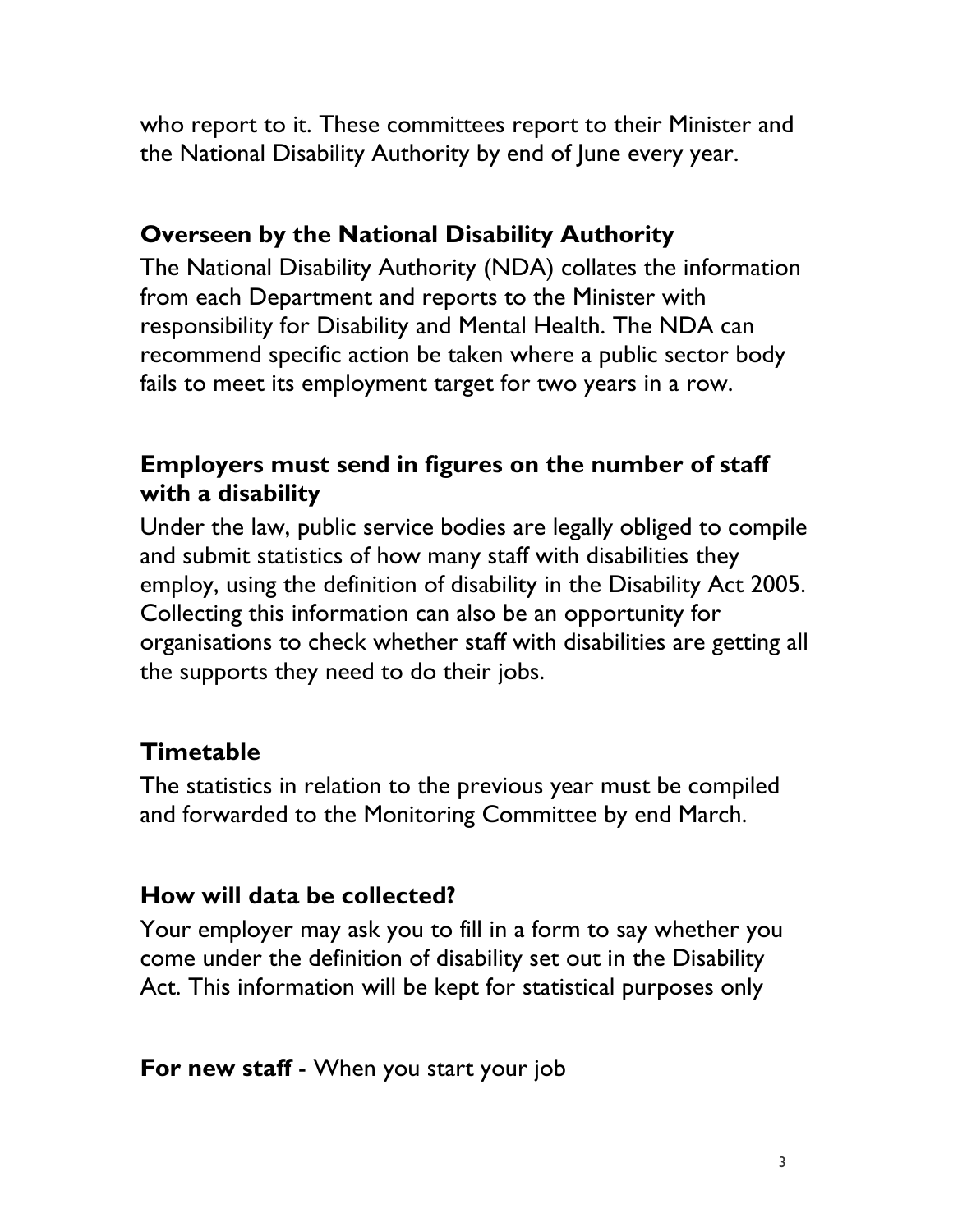**For existing employees** – A census of all employees or if you become disabled

#### **It is your decision**

While all employees are asked to complete and return the form, it is up to you to decide whether your disability comes under the definition set out above. It is also up to you to decide that you want to declare a disability.

#### **The question you will be asked will be on the following lines:**

Do you have a long-term condition (physical, sight, hearing or speech impairment, intellectual disability or mental health condition) which causes you substantial difficulties in any areas of everyday life such as work or social life or leisure or cultural activities?

#### **I'm well able to do my job**

You can answer "yes" to the question on disability status if you need some type of special assistance, accommodation or assistive technology to do your job, e.g. adapted desk or chair, JAWS software, or if you face difficulties related to your impairment in other areas of everyday life such as using facilities, socialising, travel and getting around.

#### **What are "substantial difficulties" in social or cultural life?**

These could be problems experienced in using public transport or not being able to drive because of your disability. There may be limits to where you can go or meet your friends because many venues do not have disabled access or facilities. You may have